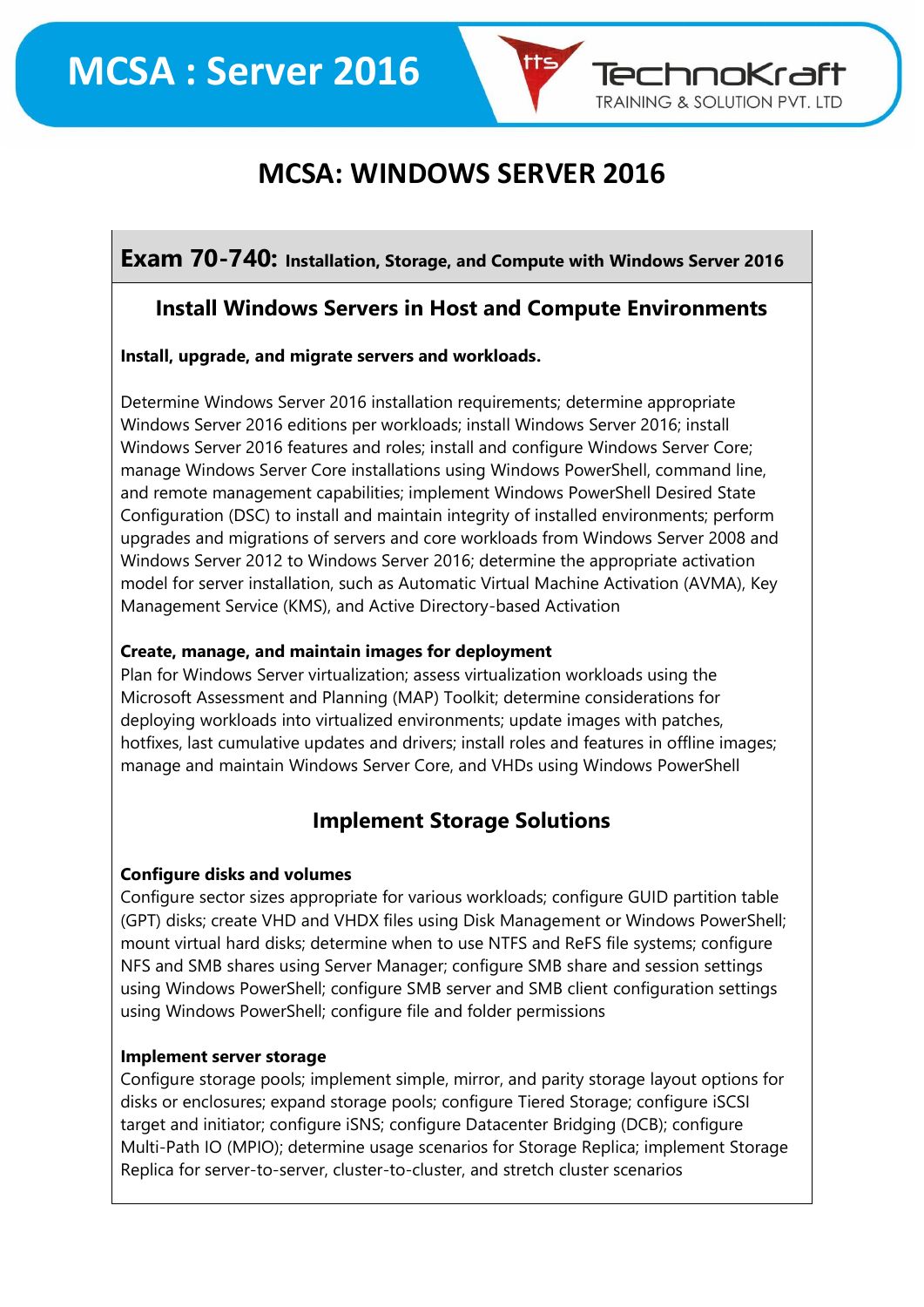

#### **Implement data deduplication**

Implement and configure deduplication; determine appropriate usage scenarios for deduplication; monitor deduplication; implement a backup and restore solution with deduplication

# **Implement Hyper-V**

#### **Install and configure Hyper-V**

Determine hardware and compatibility requirements for installing Hyper-V; install Hyper-V; install management tools; upgrade from existing versions of Hyper-V; delegate virtual machine management; perform remote management of Hyper-V hosts; Using Windows PowerShell Direct; implement nested virtualization

#### **Configure virtual machine (VM) settings**

Add or remove memory in a running VM; configure dynamic memory; configure Non-Uniform Memory Access (NUMA) support; configure smart paging; configure Resource Metering; manage Integration Services; create and configure Generation 1 and 2 VMs and determine appropriate usage scenarios; implement enhanced session mode; create Linux and FreeBSD VMs; install and configure Linux Integration Services (LIS); install and configure FreeBSD Integration Services (BIS); implement Secure Boot for Windows and Linux environments; move and convert VMs from previous versions of Hyper-V to Windows Server 2016 Hyper-V; export and import VMs; implement Discrete Device Assignment (DDA), Troubleshoot VM configuration versions

#### **Configure Hyper-V storage**

Create VHDs and VHDX files using Hyper-V Manager; create shared VHDX files; configure differencing disks; modify virtual hard disks; configure pass-through disks; resize a virtual hard disk; manage checkpoints; implement production checkpoints; implement a virtual Fibre Channel adapter; configure storage Quality of Service (QoS)

#### **Configure Hyper-V networking**

Add and remove virtual network interface cards (vNICs); configure Hyper-V virtual switches; optimize network performance; configure MAC addresses; configure network isolation; configure synthetic and legacy virtual network adapters; configure NIC teaming in VMs; configure virtual machine queue (VMQ); enable Remote Direct Memory Access (RDMA) on network adapters bound to a Hyper-V virtual switch using Switch Embedded Teaming (SET); configure Bandwidth Management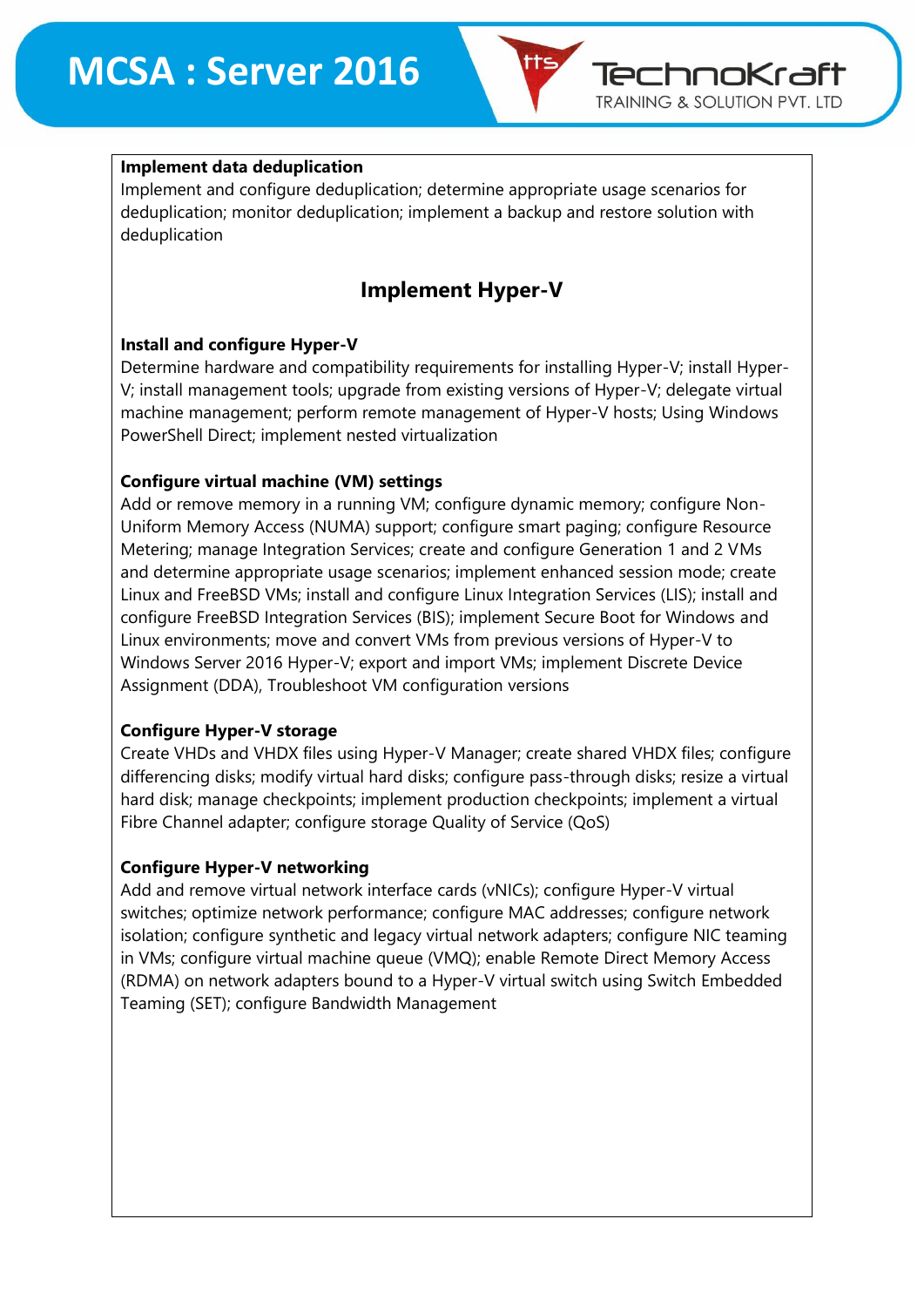

# **Implement Windows Containers (5-10%)**

#### **Deploy Windows containers**

Determine installation requirements and appropriate scenarios for Windows Containers; install and configure Windows Server container host in physical or virtualized environments; install and configure Windows Server container host to Windows Server Core in a physical or virtualized environment; install Docker Enterprise Edition on Windows Server; configure Docker start-up options; install a base container image; tag an image; remove a container; create Windows Server containers; create Hyper-V containers

#### **Manage Windows containers**

Manage Windows containers by using Docker CLI; manage container networking; manage container data volumes; manage Resource Control; create new container images using Dockerfile; manage container images using DockerHub repository for public and private scenarios; manage container images using Microsoft Azure

# **Implement High Availability**

#### **Implement high availability and disaster recovery options in Hyper-V**

Implement Hyper-V Replica; implement Live Migration including Shared Nothing Live Migration; configure CredSSP or Kerberos authentication protocol for Live Migration; implement storage migration

#### **Implement failover clustering**

Implement Workgroup, Single, and Multi Domain clusters; configure quorum; configure cluster networking; restore single node or cluster configuration; configure cluster storage; implement Cluster-Aware Updating; implement Cluster Operating System Rolling Upgrade; configure and optimize cluster shared volumes (CSVs); configure clusters without network names; implement Scale-Out File Server (SoFS); determine different scenarios for the use of SoFS vs. File Server for general use; determine usage scenarios for implementing guest clustering; implement a Clustered Storage Spaces solution using Shared SAS storage enclosures; implement Storage Replica; implement Cloud Witness; implement VM resiliency; implement shared VHDX as a storage solution for guest clusters

#### **Implement Storage Spaces Direct**

Determine scenario requirements for implementing Storage Spaces Direct; enable Storage Spaces Direct using Windows PowerShell; implement a disaggregated Storage Spaces Direct scenario; implement a hyper-converged Storage Spaces Direct scenario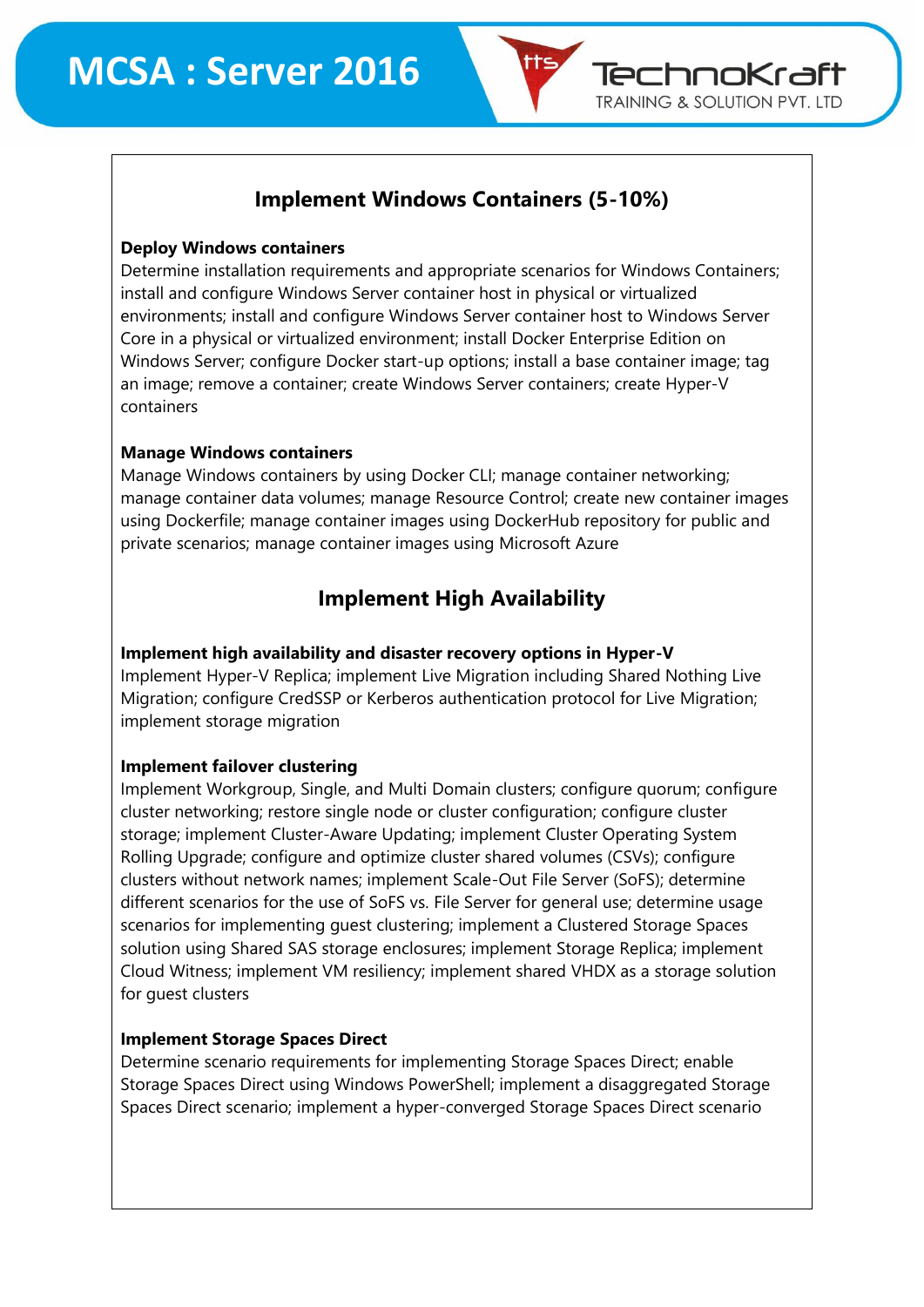

#### **Manage failover clustering**

Configure role-specific settings, including continuously available shares; configure VM monitoring; configure failover and preference settings; implement stretch and site-aware failover clusters; enable and configure node fairness

#### **Manage VM movement in clustered nodes**

Perform a live migration; perform a quick migration; perform a storage migration; import, export, and copy VMs; configure VM network health protection; configure drain on shutdown

#### **Implement Network Load Balancing (NLB)**

Install NLB nodes; configure NLB prerequisites; configure affinity; configure port rules; configure cluster operation mode; upgrade an NLB cluster

# **Maintain and Monitor Server Environments**

#### **Maintain server installations**

Implement Windows Server Update Services (WSUS) solutions; configure WSUS groups; manage patch management in mixed environments; implement an antimalware solution with Windows Defender; integrate Windows Defender with WSUS and Windows Update; perform backup and restore operations using Windows Server Backup; determine backup strategies for different Windows Server roles and workloads, including Hyper-V Host, Hyper-V Guests, Active Directory, File Servers, and Web Servers using Windows Server 2016 native tools and solutions

#### **Monitor server installations**

Monitor workloads using Performance Monitor, Server Manager, Event Viewer; configure Data Collector Sets; determine appropriate CPU, memory, disk, and networking counters for storage and compute workloads; configure alerts; monitor workloads using Resource

Monitor, manage and monitor Windows Server by using Windows Admin Center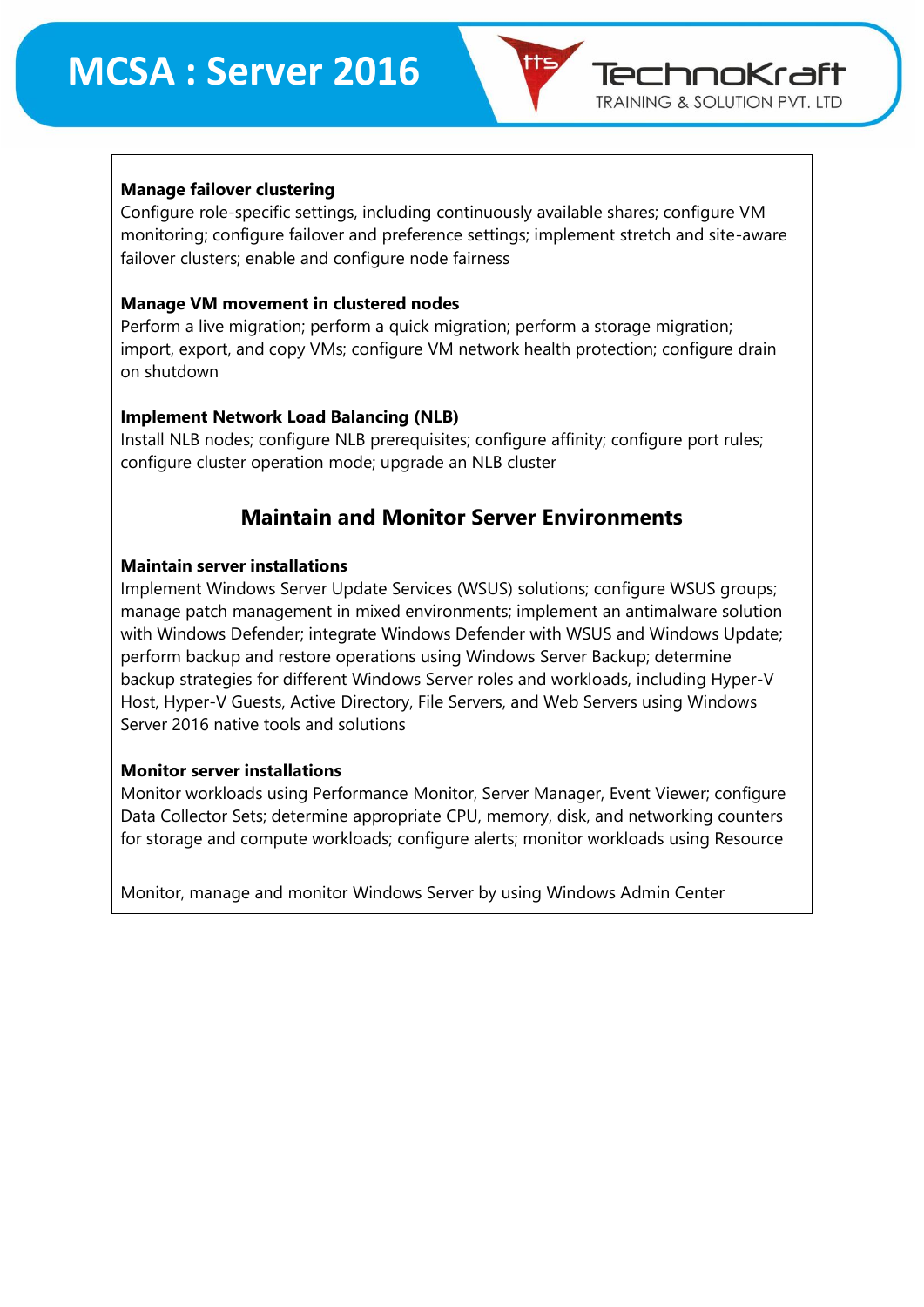# **Exam 70-741: Networking with Windows Server 2016**

TechnoKraft **TRAINING & SOLUTION PVT. LTD** 

## **Implement Domain Name System (DNS) (15-20%)**

#### **Install and configure DNS servers**

Determine DNS installation requirements; install DNS; configure forwarders; configure Root Hints; configure delegation; implement DNS policies; Configure DNS Server settings using Windows PowerShell; configure Domain Name System Security Extensions (DNSSEC); configure DNS Socket Pool; configure cache locking; enable Response Rate Limiting; configure DNS-based Authentication of Named Entities (DANE); configure DNS logging; configure delegated administration; configure recursion settings; implement DNS performance tuning; configure global settings

#### **Create and configure DNS zones and records**

Create primary zones; configure Active Directory primary zones; create and configure secondary zones; create and configure stub zones; configure a GlobalNames zone; analyze zone-level statistics; create and configure DNS Resource Records (RR), including A, AAAA, PTR, SOA, NS, SRV, CNAME, and MX records; configure zone scavenging; configure record options, including Time To Live (TTL) and weight; configure round robin; configure secure dynamic updates; configure unknown record support; use DNS audit events and analytical (query) events for auditing and troubleshooting; configure Zone Scopes; configure records in Zone Scopes; configure policies for zones

# **Implement DHCP and IPAM (25-30%)**

#### **Install and configure DHCP**

Install and configure DHCP servers; authorize a DHCP server; create and configure scopes; create and configure superscopes and multicast scopes; configure a DHCP reservation; configure DHCP options; configure DNS options from within DHCP; configure policies; configure client and server for PXE boot; configure DHCP Relay Agent; implement IPv6 addressing using DHCPv6; perform export and import of a DHCP server; perform DHCP server migration

#### **Manage and maintain DHCP**

Configure a lease period; back up and restore the DHCP database; configure high availability using DHCP failover; configure DHCP name protection; troubleshoot DHCP

#### **Implement and Maintain IP Address Management (IPAM)**

Provision IPAM manually or by using Group Policy; configure server discovery; create and manage IP blocks and ranges; monitor utilization of IP address space; migrate existing workloads to IPAM; configure IPAM database storage using SQL Server; determine scenarios for using IPAM with System Center Virtual Machine Manager for physical and virtual IP address space management, Manage DHCP server properties using IPAM; configure DHCP scopes and options; configure DHCP policies and failover; manage DNS server properties using IPAM; manage DNS zones and records; manage DNS and DHCP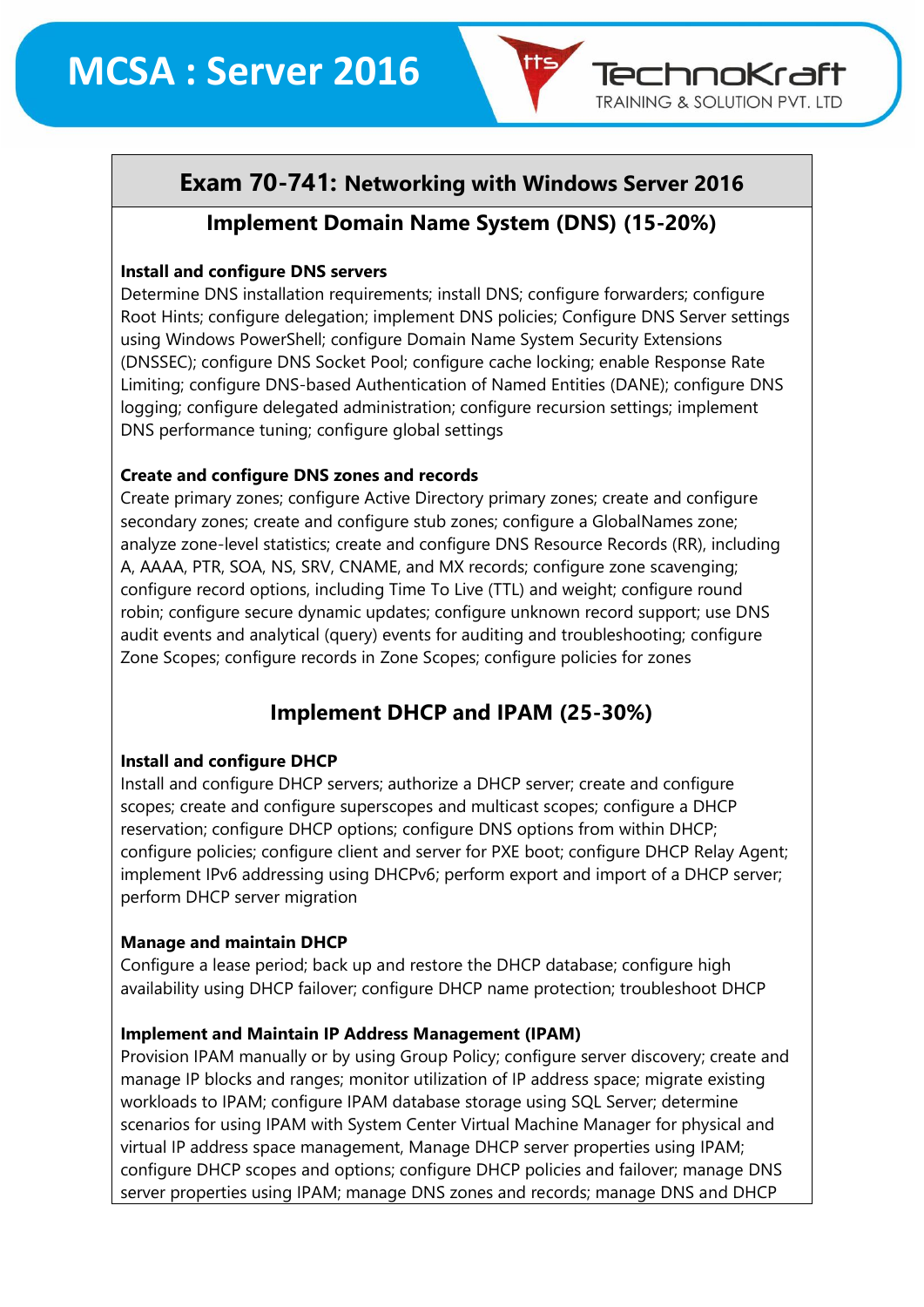TechnoKraft **TRAINING & SOLUTION PVT. LTD** 

servers in multiple Active Directory forests; delegate administration for DNS and DHCP using role-based access control (RBAC); Audit the changes performed on the DNS and DHCP servers; audit the IPAM address usage trail; audit DHCP lease events and user logon events

# **Implement Network Connectivity and Remote Access Solutions**

#### **Implement network connectivity solutions**

Implement Network Address Translation (NAT); configure routing

#### **Implement virtual private network (VPN) and DirectAccess solutions**

Implement remote access and site-to-site (S2S) VPN solutions using remote access gateway; configure different VPN protocol options; configure authentication options; configure VPN reconnect; create and configure connection profiles; determine when to use remote access VPN and site-to-site VPN and configure appropriate protocols; install and configure DirectAccess; implement server requirements; implement client configuration; troubleshoot DirectAccess

#### **Implement Network Policy Server (NPS)**

Configure a RADIUS server including RADIUS proxy; configure RADIUS clients; configure NPS templates; configure RADIUS accounting; configure certificates; configure Connection Request Policies; configure network policies for VPN and wireless and wired clients; import and export NPS policies

# **Implement Core and Distributed Network Solutions**

#### **Implement IPv4 and IPv6 addressing**

Configure IPv4 addresses and options; determine and configure appropriate IPv6 addresses; configure IPv4 or IPv6 subnetting; implement IPv6 stateless addressing; configure interoperability between IPv4 and IPv6 by using ISATAP, 6to4, and Teredo scenarios; configure Border Gateway Protocol (BGP); configure IPv4 and IPv6 routing

#### **Implement Distributed File System (DFS) and Branch Office solutions**

Install and configure DFS namespaces; configure DFS replication targets; configure replication scheduling; configure Remote Differential Compression (RDC) settings; configure staging; configure fault tolerance; clone a Distributed File System Replication (DFSR) database; recover DFSR databases; optimize DFS Replication; install and configure BranchCache; implement distributed and hosted cache modes; implement BranchCache for web, file, and application servers;; troubleshoot BranchCache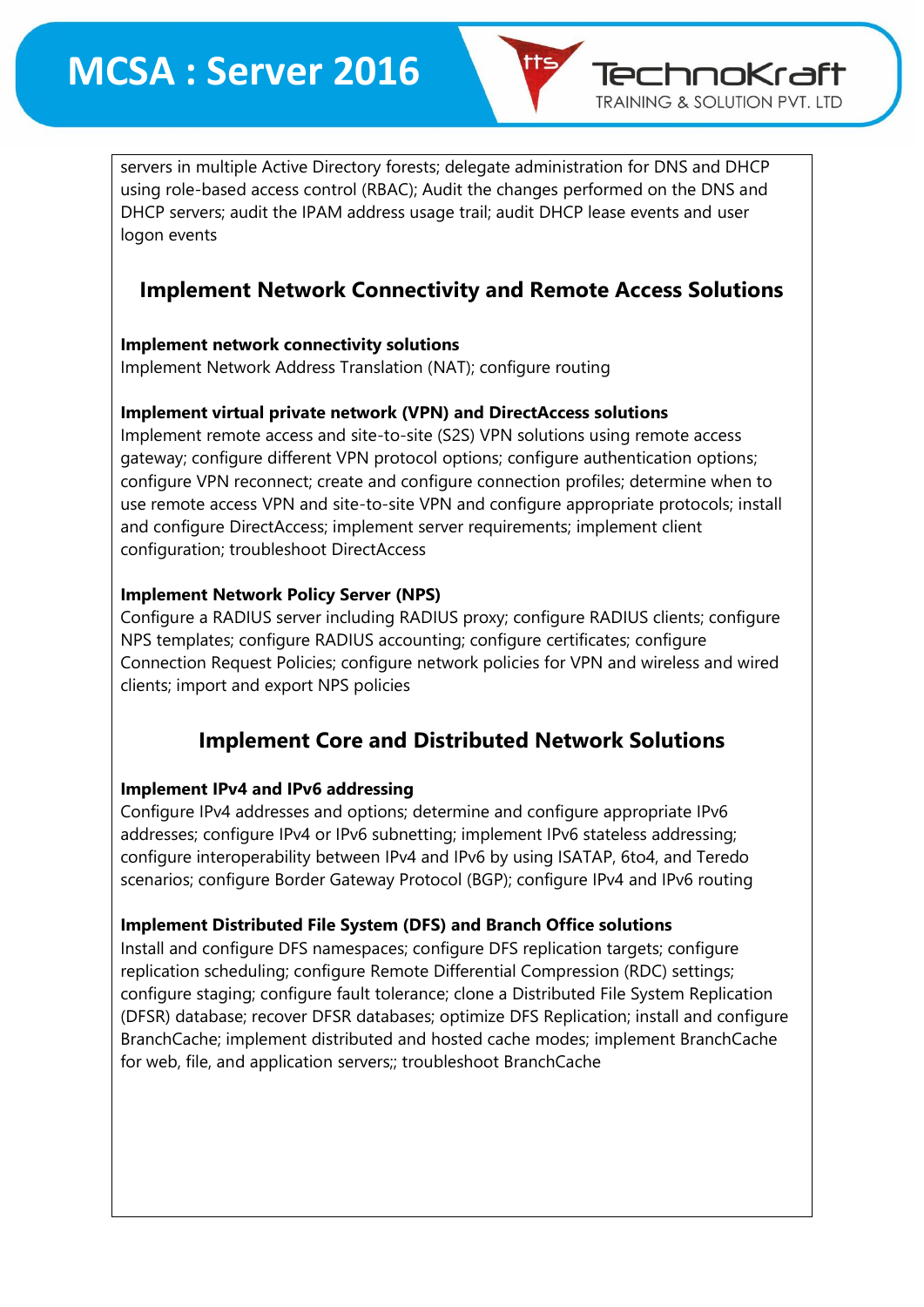

#### **Implement high performance network solutions**

Implement NIC Teaming or the Switch Embedded Teaming (SET) solution and identify when to use each; enable and configure Receive Side Scaling (RSS); enable and configure network Quality of Service (QoS) with Data Center Bridging (DCB); enable and configure SMB Direct on Remote Direct Memory Access (RDMA) enabled network adapters; configure SMB Multichannel; enable and configure virtual Receive Side Scaling (vRSS) on a Virtual Machine Queue (VMQ) capable network adapter; enable and configure Virtual Machine Multi-Queue (VMMQ); enable and configure Single-Root I/O Virtualization (SRIOV) on a supported network adapter

TechnoKraft **TRAINING & SOLUTION PVT. LTD** 

#### **Determine scenarios and requirements for implementing Software Defined Networking (SDN)**

Determine deployment scenarios and network requirements for deploying SDN; determine requirements and scenarios for implementing Hyper-V Network Virtualization (HNV) using Network Virtualization Generic Route Encapsulation (NVGRE) encapsulation or Virtual Extensible LAN (VXLAN) encapsulation; determine scenarios for implementation of Software Load Balancer (SLB) for North-South and East-West load balancing; determine implementation scenarios for various types of Windows Server Gateways, including L3, GRE, and S2S, and their use; determine requirements and scenarios for Datacenter firewall policies and network security groups

# **Exam 70-742: Identity with Windows Server 2016**

# **Install and Configure Active Directory Domain Services (AD DS)**

#### **Install and configure domain controllers**

Install a new forest; add or remove a domain controller from a domain; upgrade a domain controller; install AD DS on a Server Core installation; install a domain controller from Install from Media (IFM); resolve DNS SRV record registration issues; configure a global catalog server; transfer and seize operations master roles; install and configure a read-only domain controller (RODC); configure domain controller cloning

#### **Create and manage Active Directory users and computers**

Automate the creation of Active Directory accounts; create, copy, configure, and delete users and computers; configure templates; perform bulk Active Directory operations; configure user rights; implement offline domain join; manage inactive and disabled accounts; automate unlocking of disabled accounts; automate password resets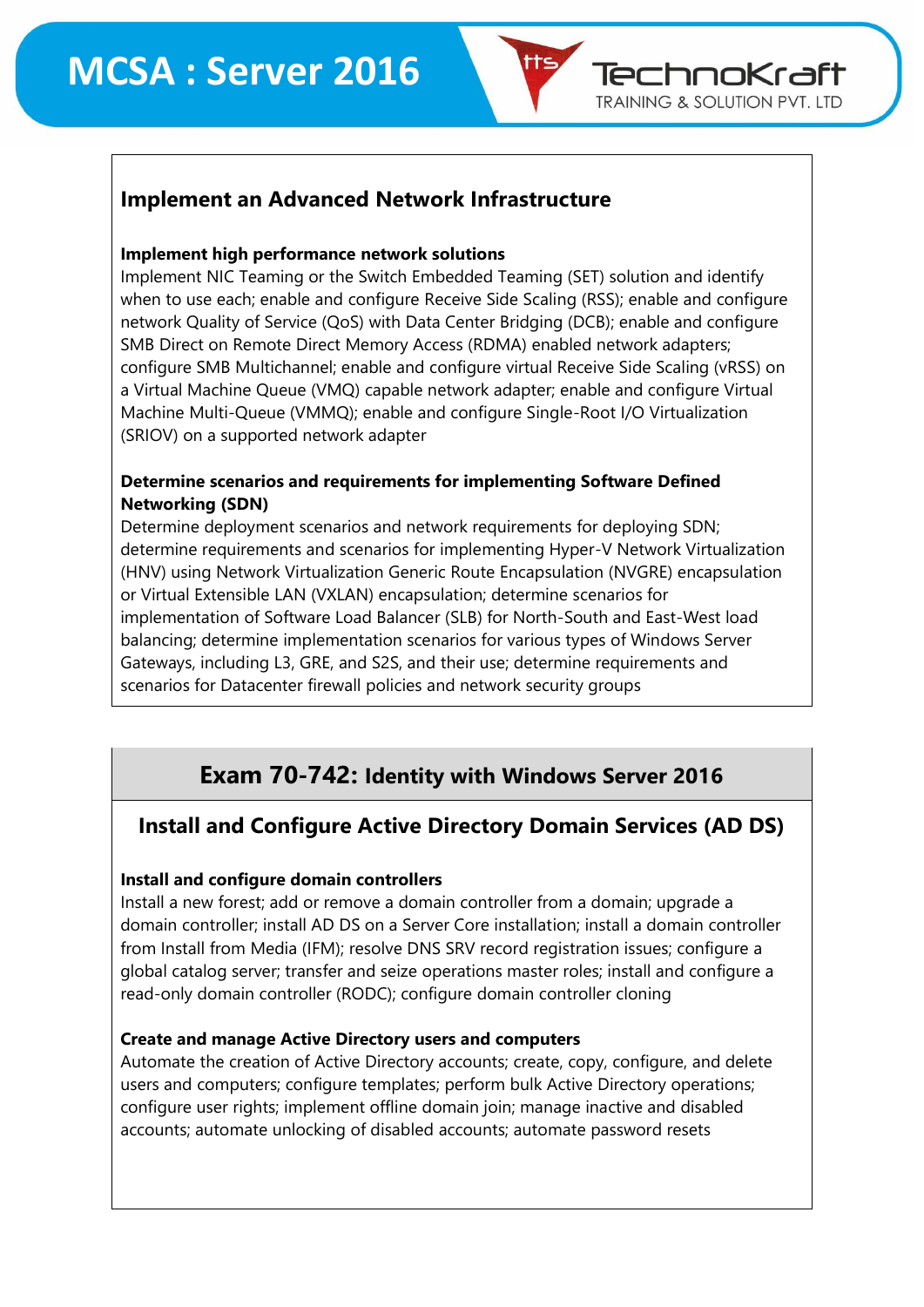#### **Create and manage Active Directory groups and organizational units (OUs)**

Configure group nesting; convert groups, including security, distribution, universal, domain local, and global; manage group membership using Group Policy; enumerate group membership; automate group membership management using Windows PowerShell; delegate the creation and management of Active Directory groups and OUs; manage default Active Directory containers; create, copy, configure, and delete groups and OUs.

TechnoKraft **TRAINING & SOLUTION PVT. LTD** 

# **Manage and Maintain AD DS**

#### **Configure service authentication and account policies**

Ecreate and configure Service Accounts; create and configure Group Managed Service Accounts (gMSAs); configure Kerberos Constrained Delegation (KCD); manage Service Principal Names (SPNs); configure virtual accounts; configure domain and local user password policy settings; configure and apply Password Settings Objects (PSOs); delegate password settings management; configure account lockout policy settings; configure Kerberos policy settings within Group Policy, configure Authentication Policies and Authentication Policy Silos

#### **Maintain Active Directory**

Back up Active Directory and SYSVOL; manage Active Directory offline; perform offline defragmentation of an Active Directory database; clean up metadata; configure Active Directory snapshots; perform object- and container-level recovery; perform Active Directory restore; configure and restore objects by using the Active Directory Recycle Bin; configure replication to Read-Only Domain Controllers (RODCs); configure Password Replication Policy (PRP) for RODC; monitor and manage replication; upgrade SYSVOL replication to Distributed File System Replication (DFSR)

#### **Configure Active Directory in a complex enterprise environment**

Configure a multi-domain and multi-forest Active Directory infrastructure; deploy Windows Server 2016 domain controllers within a preexisting Active Directory environment; upgrade existing domains and forests; configure domain and forest functional levels; configure multiple user principal name (UPN) suffixes; configure external, forest, shortcut, and realm trusts; configure trust authentication; configure SID filtering; configure name suffix routing; configure sites and subnets; create and configure site links; manage site coverage; manage registration of SRV records; move domain controllers between sites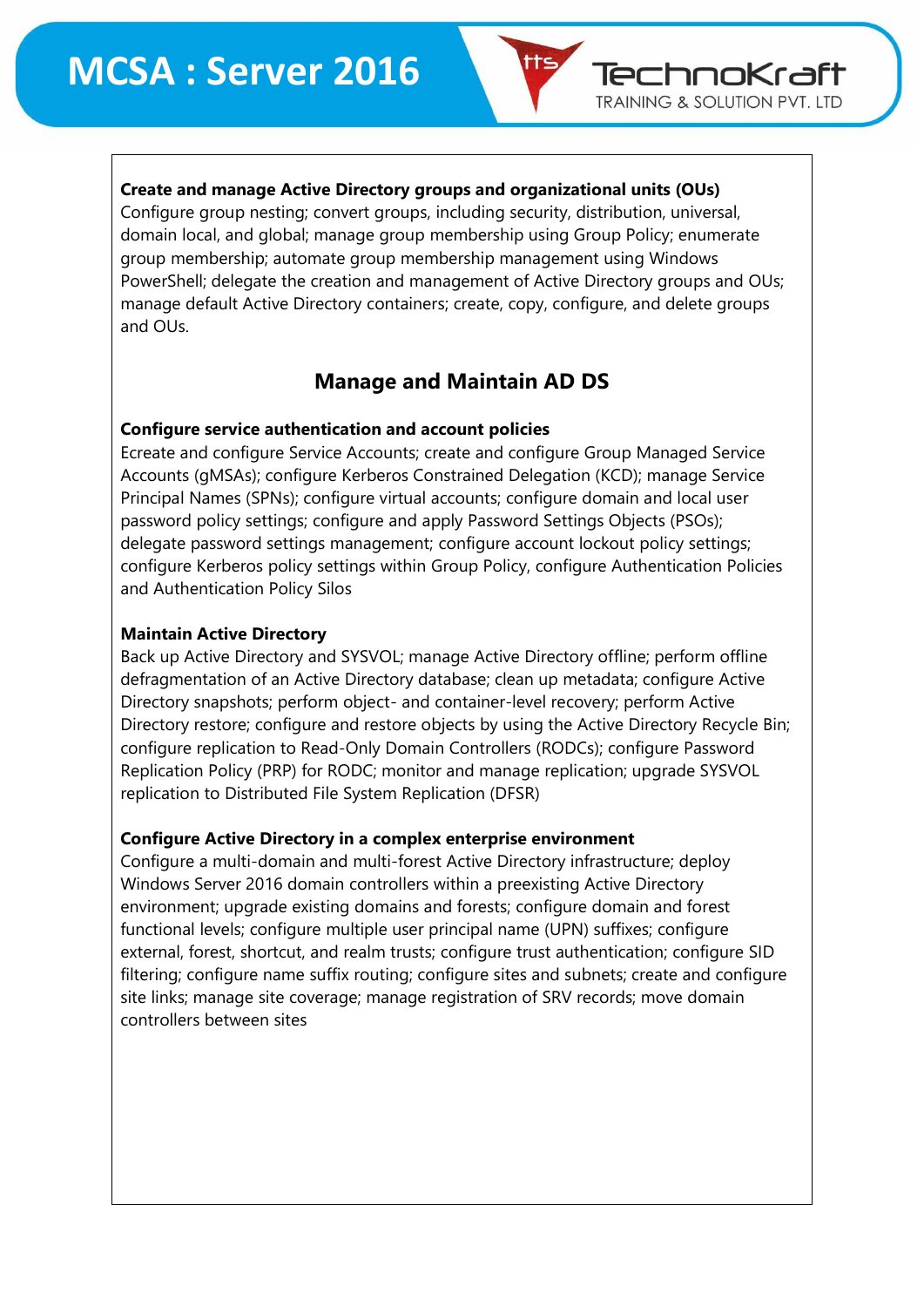

# **Create and Manage Group Policy**

#### **Create and manage Group Policy Objects (GPOs)**

Configure a central store; manage starter GPOs; configure GPO links; configure multiple local Group Policies; back up, import, copy, and restore GPOs; create and configure a migration table; reset default GPOs; delegate Group Policy management; detect health issues using the Group Policy Infrastructure Status page

#### **Configure Group Policy processing**

Configure processing order and precedence; configure blocking of inheritance; configure enforced policies; configure security filtering and Windows Management Instrumentation (WMI) filtering; configure loopback processing; configure and manage slow-link processing and Group Policy caching; configure client-side extension (CSE) behavior; force a Group Policy update

#### **Configure Group Policy settings**

Configure software installation; configure folder redirection; configure scripts; configure administrative templates; import security templates; import a custom administrative template file; configure filtering for administrative template

#### **Configure Group Policy preferences**

Configure printer preferences; define network drive mappings; configure power options; configure custom registry settings; configure Control Panel settings; configure Internet Explorer settings; configure file and folder deployment; configure shortcut deployment; configure item-level targeting

# **Implement Active Directory Certificate Services (AD CS)**

#### **Install and configure AD CS**

Install Active Directory Integrated Enterprise Certificate Authority (CA); install offline root and subordinate CAs; install standalone CAs; configure Certificate Revocation List (CRL) distribution points; install and configure Online Responder; implement administrative role separation; configure CA backup and recovery

#### **Manage certificates**

Manage certificate templates; implement and manage certificate deployment, validation, and revocation; manage certificate renewal; manage certificate enrolment and renewal for computers and users using Group Policies; configure and manage key archival and recovery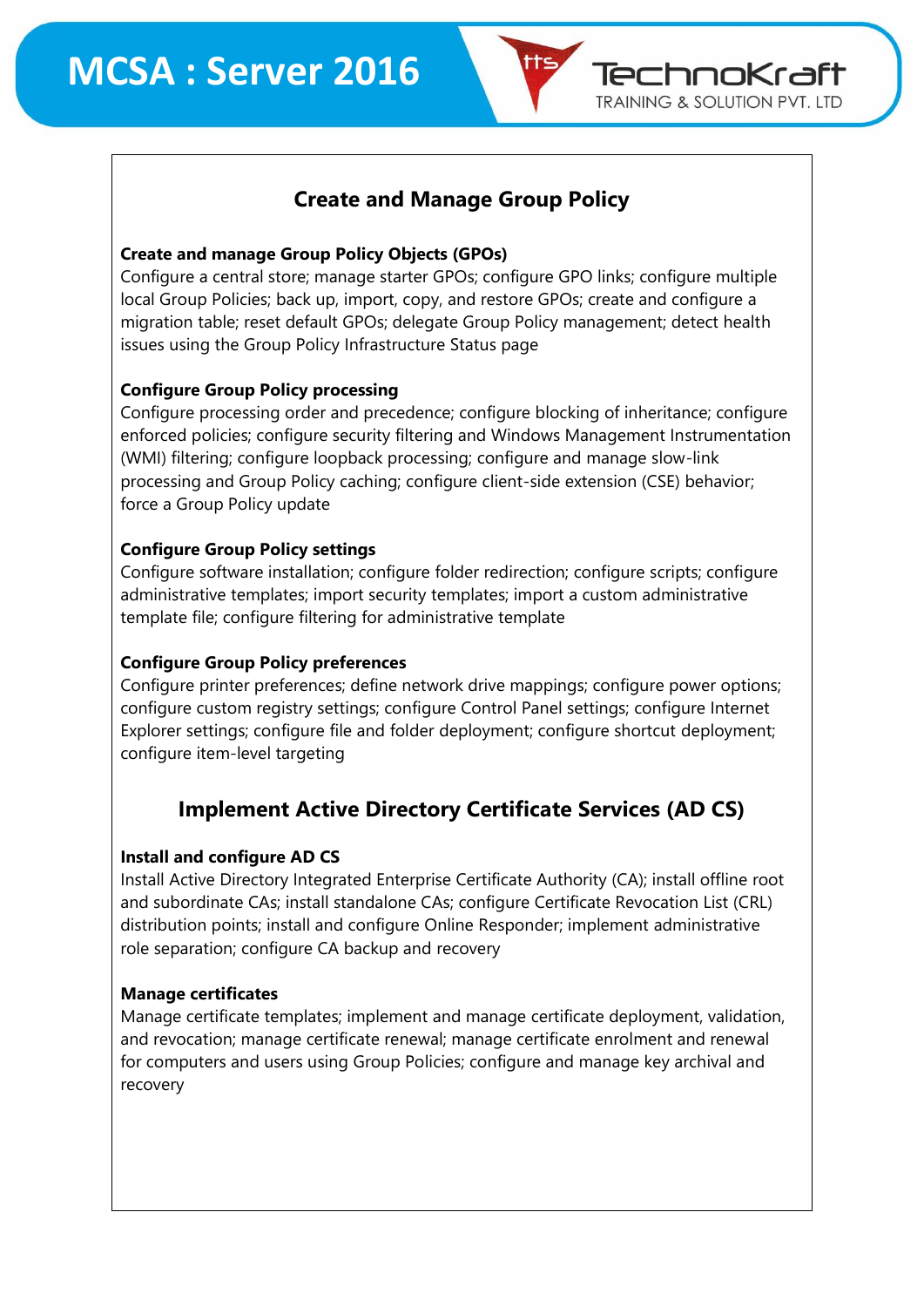

# **Implement Identity Federation and Access Solutions**

#### **Install and configure Active Directory Federation Services (AD FS)**

Upgrade and migrate previous AD FS workloads to Windows Server 2016; implement claims-based authentication, including Relying Party Trusts; configure authentication policies; configure multi-factor authentication; implement and configure device registration; integrate AD FS with Microsoft Passport; configure for use with Microsoft Azure and Office 365; configure AD FS to enable authentication of users stored in LDAP directories

#### **Implement Web Application Proxy (WAP)**

Install and configure WAP; implement WAP in pass-through mode; implement WAP as AD FS proxy; integrate WAP with AD FS; configure AD FS requirements; publish web apps via WAP; publish Remote Desktop Gateway applications; configure HTTP to HTTPS redirects; configure internal and external Fully Qualified Domain Names (FQDNs)

#### **Install and configure Active Directory Rights Management Services (AD RMS)**

Install a licensor certificate AD RMS server; manage AD RMS Service Connection Point (SCP); manage AD RMS templates; configure Exclusion Policies; back up and restore AD RMS

\_\_\_\_\_\_\_\_\_\_\_\_\_\_\_\_\_\_\_\_\_\_